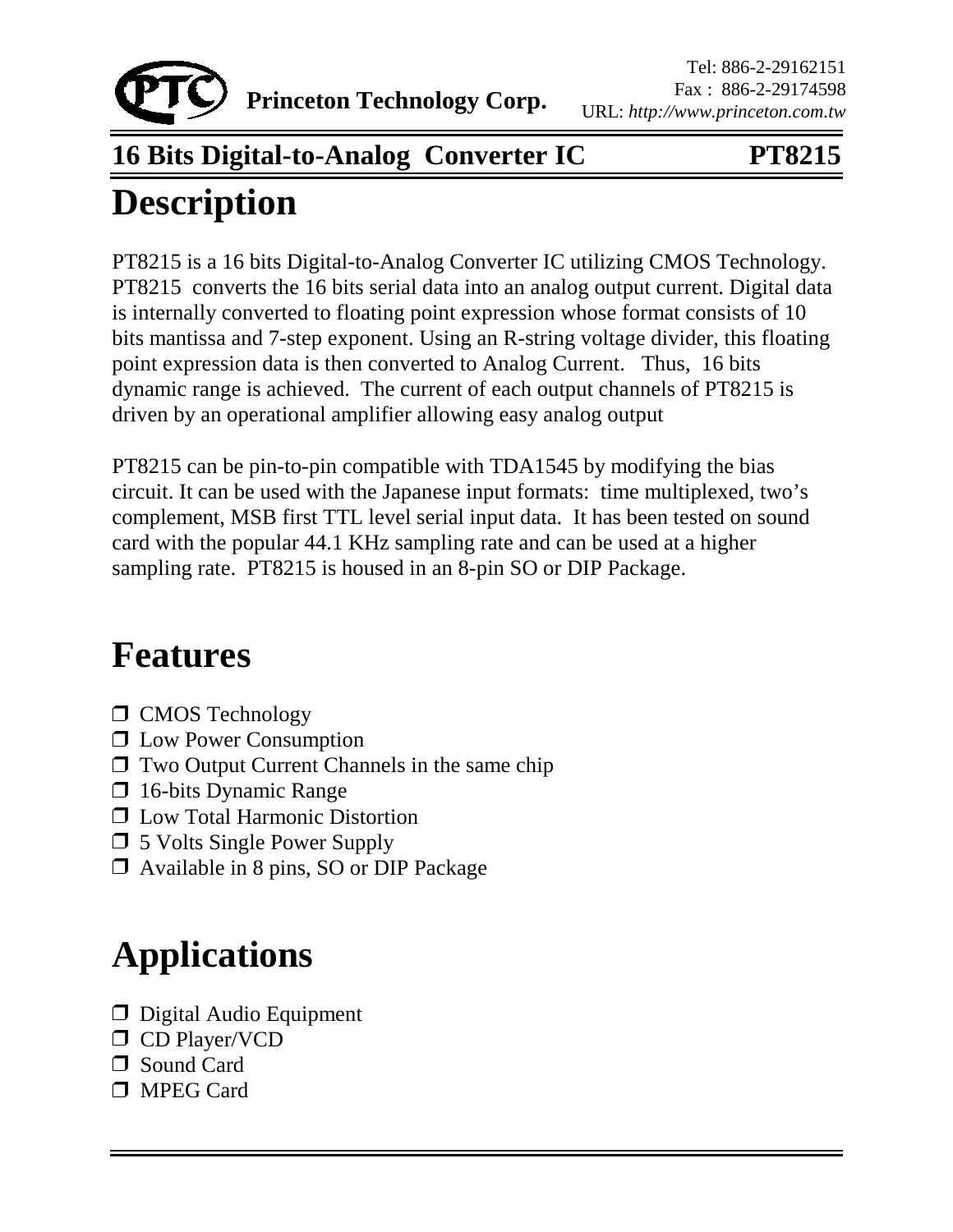

**16 Bits Digital-to-Analog Converter IC PT8215**

## **Pin Configuration**



**PT 8215** 

### **Ordering Information**

| <b>Valid Part Number</b> | <b>Package Description</b> |
|--------------------------|----------------------------|
| <b>PT8215-S</b>          | 8 Pins, SO                 |
| PT8215                   | 8 Pins, DIP                |